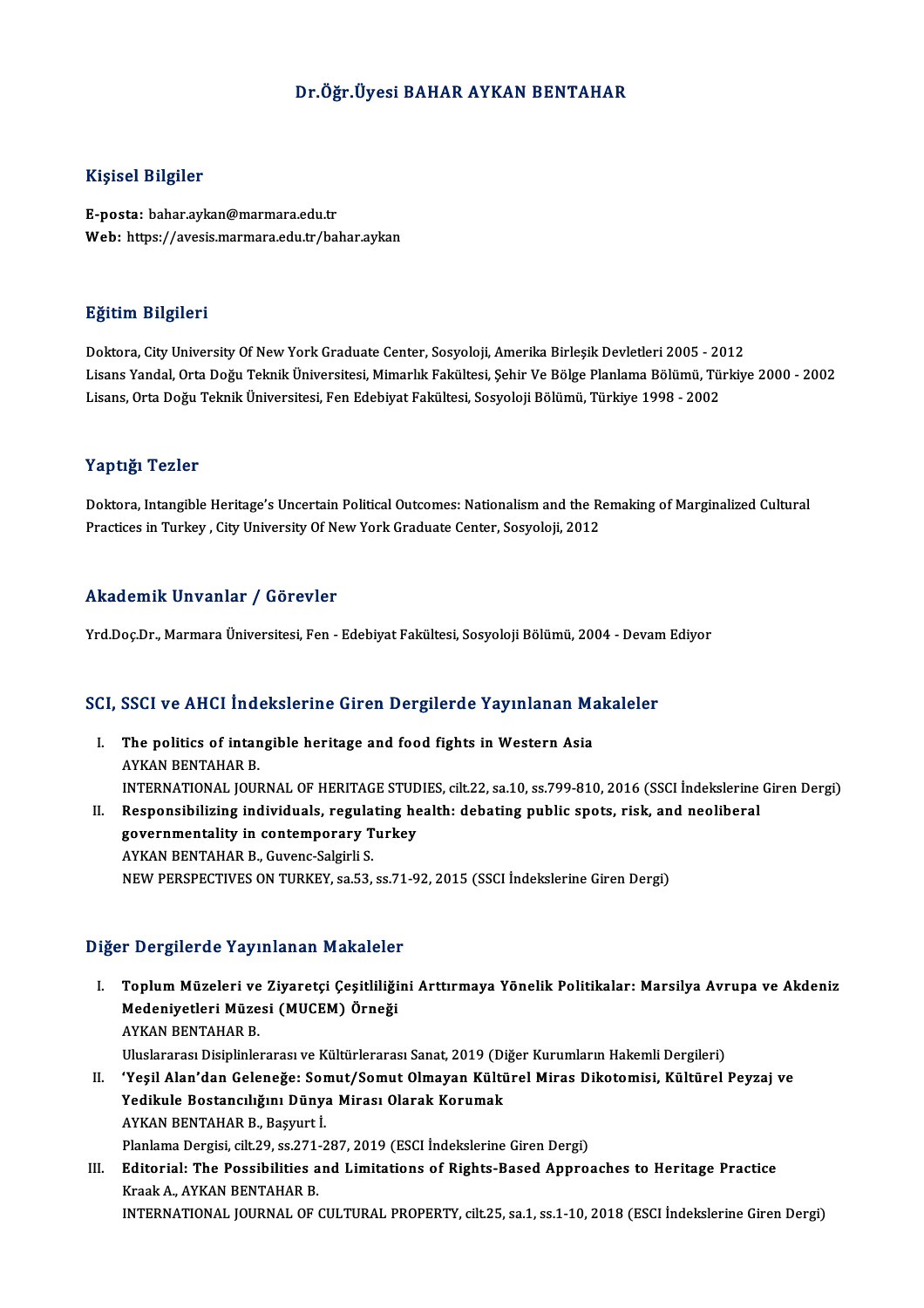| IV.   | Saving Hasankeyf: Limits and Possibilities of International Human Rights Law<br><b>AYKAN BENTAHAR B.</b><br>INTERNATIONAL JOURNAL OF CULTURAL PROPERTY, cilt.25, sa.1, ss.11-34, 2018 (ESCI Indekslerine Giren Dergi) |
|-------|-----------------------------------------------------------------------------------------------------------------------------------------------------------------------------------------------------------------------|
| V.    | Circuits of Security: Debating the Political Rationality of Neoliberal Governmentality in                                                                                                                             |
|       | <b>Contemporary Turkey</b>                                                                                                                                                                                            |
|       | GÜVENÇ SALGIRLI S., AYKAN BENTAHAR B.                                                                                                                                                                                 |
|       | Comperative Studies of South Asia, Africa and the Middle East, 2018 (Diğer Kurumların Hakemli Dergileri)                                                                                                              |
| VI.   | Kulturel Miras Hakki: Kulturel Mirasa Insan Haklari Temelli Guncel Yaklasimlar                                                                                                                                        |
|       | <b>AYKAN BENTAHAR B.</b>                                                                                                                                                                                              |
|       | Alternatif Politika, 2018 (Diğer Kurumların Hakemli Dergileri)                                                                                                                                                        |
| VII.  | the possibilities and limitations of rights-based approaches to heritage practice                                                                                                                                     |
|       | Kraak A. L., AYKAN BENTAHAR B.                                                                                                                                                                                        |
|       | International Journal of Cultural Property, 2018 (Diğer Kurumların Hakemli Dergileri)                                                                                                                                 |
| VIII. | Whose Tradition Whose Identity the politics of constructing Nevruz as intangible heritage in Turkey<br>AYKAN BENTAHAR B                                                                                               |
|       | European Journal of Turkish Studies, 2014 (Diğer Kurumların Hakemli Dergileri)                                                                                                                                        |
| IX.   | How Participatory is Participatory Heritage Management The Politics of Safeguarding the Alevi                                                                                                                         |
|       | Semah Ritual as Intangible Heritage                                                                                                                                                                                   |
|       | <b>AYKAN BENTAHAR B.</b>                                                                                                                                                                                              |
|       | INTERNATIONAL JOURNAL OF CULTURAL PROPERTY, 2013 (Diğer Kurumların Hakemli Dergileri)                                                                                                                                 |
| X.    | Public Spots as a Neoliberal Governmental Risk Strategy in Contemporary Turkey                                                                                                                                        |
|       | AYKAN BENTAHAR B., GÜVENÇ SALGIRLI S.                                                                                                                                                                                 |
|       | Academic Journal of Interdisciplinary Studies, 2013 (Diğer Kurumların Hakemli Dergileri)                                                                                                                              |
|       |                                                                                                                                                                                                                       |

# Academic journal ol interdisciplinary studies, 2013 (Diger Kurumların Hakemli Derg<br>Hakemli Kongre / Sempozyum Bildiri Kitaplarında Yer Alan Yayınlar

akemli Kongre / Sempozyum Bildiri<br>I. Intangible Heritage and Gentrification I. Intangible Heritage and Gentrification<br>AYKAN BENTAHAR B. Intangible Heritage and Gentrification<br>AYKAN BENTAHAR B.<br>Executive Training on Heritage and Conflict, European University Institute, 14 - 16 Kasım 2018<br>Tengible (Intengible Disbetomy, Heritage Destruction, and Human Bisbts II. Tangible/Intangible Dichotomy, Heritage Destruction, and Human Rights: the case of Istanbul's Yedikule Vegetable Gardens Executive Training on Heritage<br>Tangible/Intangible Dichoto<br>Yedikule Vegetable Gardens<br>AVKAN BENTAHAR B. begynnt i

Tangible/Intangible Dichotomy, Heritage Destri<br>Yedikule Vegetable Gardens<br>AYKAN BENTAHAR B., basyurt i., karabolu g., kılıç h. i.<br>Assesiation of Critical Heritage Studies 1, 06 Elsim 20 Yedikule Vegetable Gardens<br>AYKAN BENTAHAR B., basyurt i., karabolu g., kılıç h. i.<br>Association of Critical Heritage Studies, 1 - 06 Ekim 2018<br>Towarde a mare inglusive museum prestise: the sa AYKAN BENTAHAR B., basyurt i., karabolu g., kılıç h. i.<br>Association of Critical Heritage Studies, 1 - 06 Ekim 2018<br>III. Towards a more inclusive museum practice: the case of MuCEM

Association of Critical<br>**Towards a more inc<br>AYKAN BENTAHAR B.**<br>Tonth International Co Towards a more inclusive museum practice: the case of MuCEM<br>AYKAN BENTAHAR B.<br>Tenth International Conference on the Inclusive Museum, 15 - 17 Eylül 2017<br>Cultural Heritage as a Human Bight attempts to save Hasankeyf in C

Tenth International Conference on the Inclusive Museum, 15 - 17 Eylül 2017

## AYKAN BENTAHAR B.<br>Tenth International Conference on the Inclusive Museum, 15 - 17 Eylül 2017<br>IV. Cultural Heritage as a Human Right attempts to save Hasankeyf in Contemporary Turkey<br>AYKAN BENTAHAR B. Cultural Heritage as a Human Right attempts to save Hasankeyf in Contemporary Turkey<br>AYKAN BENTAHAR B.<br>Preservation, Restoration, Valorisation. Diversities and Ambiguities of cultural heritage policies in urban context»,<br>T

AYKAN BENTAHAR B.<br>Preservation, Restoratio:<br>Türkiye, 23 Kasım 2016<br>Cultural Haritage and Preservation, Restoration, Valorisation. Diversities and A<br>Türkiye, 23 Kasım 2016<br>V. Cultural Heritage and Voices of Dissent in Turkey<br>AVKAN BENTAHAR R

- Türkiye, 23 Kasım 201<br><mark>Cultural Heritage ar</mark><br>AYKAN BENTAHAR B.<br>Veises of Dissent: Hey Cultural Heritage and Voices of Dissent in Turkey<br>AYKAN BENTAHAR B.<br>Voices of Dissent: How to Listen Heritage, 17 Kasım 2016<br>Bights based beritage slaims in sentemperary Turk
- AYKAN BENTAHAR B.<br>Voices of Dissent: How to Listen Heritage, 17 Kasım 2016<br>VI. Rights based heritage claims in contemporary Turkey the cases of Hasankeyf and Sulukule<br>AVKAN BENTAHAR B Voices of Dissent: How to Listen Heritage, 17 Kasım 2016<br>Rights based heritage claims in contemporary Turkey the cases of Hasankeyf<br>AYKAN BENTAHAR B.<br>Association of Critical Heritage Studies Third Biannual Conference, 4 - Rights based heritage claims in contemporary Turkey the cases of Hasankeyf<br>AYKAN BENTAHAR B.<br>Association of Critical Heritage Studies Third Biannual Conference, 4 - 08 Haziran 2016<br>Towards a Shaned Mediterraneon Identity W

### AYKAN BENTAHAR B.<br>Association of Critical Heritage Studies Third Biannual Conference, 4 - 08 Haziran 201<br>VII. Towards a Shared Mediterranean Identity What does MuCEM have to offer<br>AVKAN PENTAHAR P Association of Critical<br>**Towards a Shared M<br>AYKAN BENTAHAR B.**<br>La Maditarrance en G Towards a Shared Mediterranean Identity What does MuCEM have to offer<br>AYKAN BENTAHAR B.<br>La Mediterranee en Commun: Recherche et Musee, Musee des Civilisations de l'Europe et de la Mediterranee, 6 -<br>08 Kesum 2015

AYKAN BENTA<br>La Mediterrane<br>08 Kasım 2015